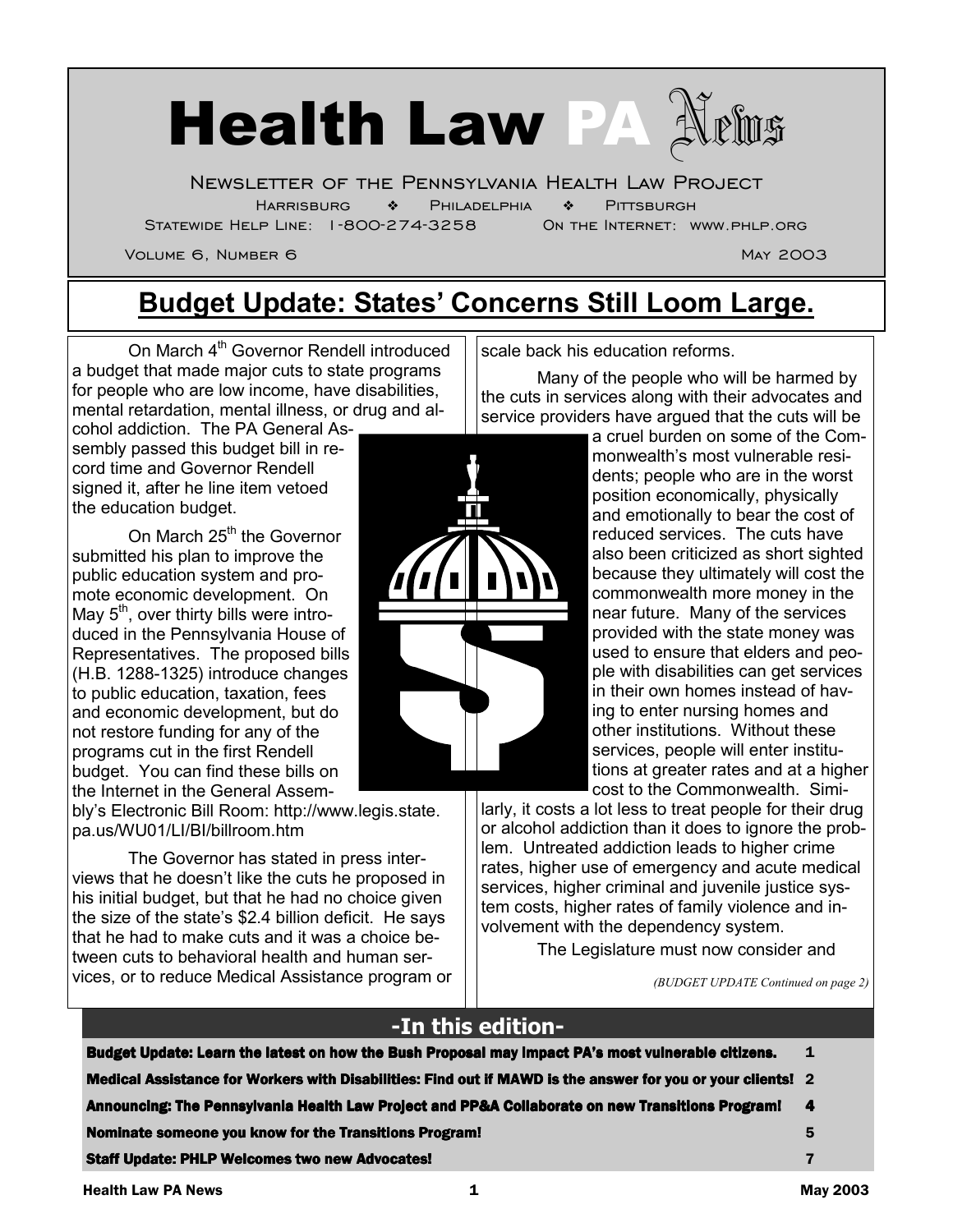#### *BUDGET UPDATE (Continued from page 1)*

vote on the bills that have been proposed. Legislators and the Governor could choose to raise taxes or fees to generate more money to pay for the Governor's education and economic development plans and restore money to the health and human services safety-net. Legislators could add language to proposed legislation or draft new legislation to accomplish this. The appropriations committees in the house or senate could also draft and submit a "supplemental budget bill" that restores funding to the health and human services programs that have been cut.

 Pennsylvania is not alone in its economic difficulty. Many states have had to make even worse cuts to their Medical Assistance and social services programs. The states have sought financial relief from the federal government to help them avoid cuts to essential services, but these efforts are impeded by the Bush administration's \$726 billion tax cut proposal. On May 15th the U.S. Senate passed a tax bill that includes a \$350 billion tax cut and \$20 billion in fiscal relief to the states (half of that would go to increase federal matching rates for Medicaid by 2.95 % until Oct. 1, 2004.) The Senate bill also includes \$25 billion to increase Medicare payments for services in rural areas, while reducing Medicare payments for medical devices and chemotherapy drugs, and adding deductibles and co-payments for lab services. The U.S. House on May 9th passed a \$550 billion tax package that does not include the Medicaid or Medicare amendments. Both bills provide tax cuts, mainly to businesses and upper income tax payers, that are intended to generate job and economic growth through the investment of tax savings. The two bills will go to a House-Senate conference committee during the week of May 19th where the committees will attempt to negotiate a single bill.

## **For many Pennsylvanians with Disabilities M.A.W.D. Is the Answer.**



 Medical Assistance for Workers with Disabilities (also called "MAWD") is a health insurance program for individuals who are disabled and who are working. Persons who are accepted into this program get full Medical Assistance benefits, including full prescription coverage, by paying a monthly premium of 5% of their countable income. MAWD can be your only insurance (if you have no coverage now), or it can be a secondary insurance (if you are al-

**What is MAWD?** 

ready on Medicare or have some coverage through your job but it does not cover

all your health care needs).

#### **Who is Eligible for MAWD?**

- **Persons who:**
- are ages 16 through 64 *and*
- have an illness or condition that meets Social Security's definition of "disability" which you can show by either
- *1.* being a recipient of Social Security disability benefits (SSDI), *or*
- *2.* submitting medical records to Medical Assistance so that they can find you disabled *and*
- are working and earning wages *and*
- have countable income less than 250% of the federal poverty guidelines (see next page) *and*
- have countable assets valued at less than \$10,000

Workers with a Medically-Improved Disability (who are no longer receiving SSDI) are also eligible but they must first be on MAWD as a Worker with a Disability under the above criteria.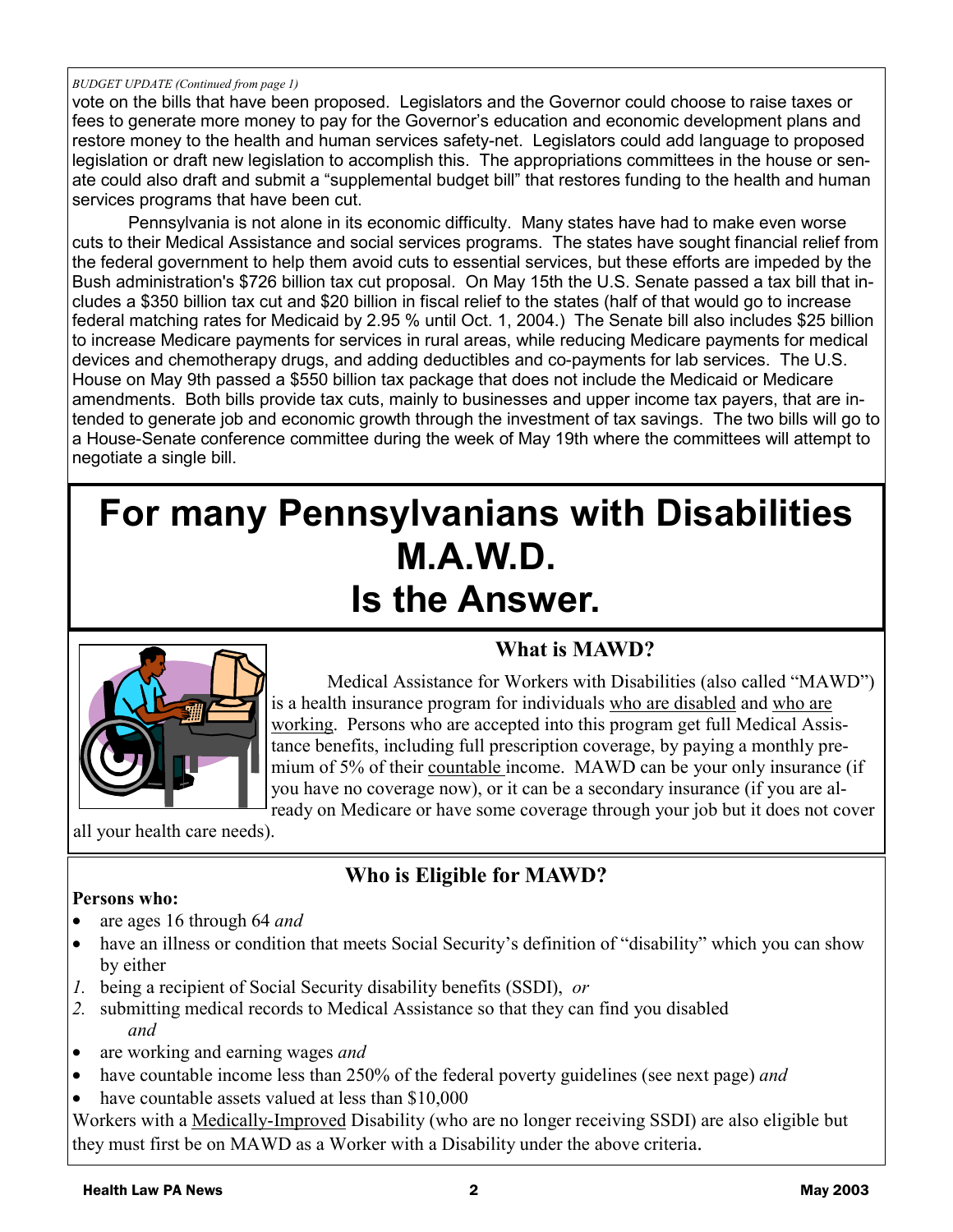#### **Does Social Security Allow Me To Work if I Am Getting SSDI?**

Yes! You can work and still get SSDI as long as you continue to be disabled. Social Security provides a "trial work period" of 9 months (not necessarily consecutive) during which you can receive full SSDI benefits regardless of how much you earn. Each month that you earn more than \$570 counts as one trial work month. At the end of the trial work period, you can receive SSDI for another 36 months as long as you earn less than \$800 monthly. In 2003, \$800 is the amount SSA considers to be "substantial gainful activity".

#### **Do I Need to Work a Certain Number of Hours to Get MAWD?**

No. There is **no minimum requirement** for how many hours that you must work or how much you must earn. **You could work just a few hours a month and still qualify**! Remember, though, you must be paid for your work and you must be able to provide written verification of your wages to DPW.

#### **What Does Countable Income Mean?**

DPW will ask you to report all of your income when you apply  $-$  including gross wages, disability benefits, income from investments, as well as your spouse's income (whether or not he or she is applying for MAWD). Some of your income will not be counted.

#### **For example, from your earnings DPW will**:

- **not count** the first \$65 *and*
- **not count** half of the remainder *and*
- **deduct** your impairment-related work expenses and any trans-

portation costs you have going to and from work.



After DPW subtracts all disregards and deductions from your total income, the amount left is your countable income. To get MAWD your countable income must be less than 250% of the federal poverty guidelines (f.p.g.) for a household of your size.



#### **How Does the Premium Work?**

Your premium is what you must pay every month to receive MAWD. If your countable income meets the income limit for your household size, then DPW will determine your premium based only on **your** countable income (here your spouse's income will not count). You will be required to pay a monthly premium of 5% of

your countable income.

**Example:** if **your** countable income is \$1000 a month, your monthly premium will be just \$50! (You can pay your premium directly to DPW or through a payroll deduction, if your employer is willing)

#### **What Assets Count?**

Assets are things like property or bank accounts. DPW will look at your and spouse's total assets. Some things will not be counted – your home and one motor vehicle, for example. Your remaining assets, including bank accounts, other vehicles, stocks, IRAs, etc. must equal no more than \$10,000 to qualify.

#### **How Do I Apply?**

Applications for MAWD are made through the County Assistance Office (CAO) nearest to you. You can call them directly and ask them to mail you a MAWD application. Once you have filled it out, you can mail your application (along with the documents they request) or take your materials

directly to your local CAO. If you are already on Medical Assistance under a different program (i.e. a spend-down) and want to be considered for MAWD, you should talk to your caseworker about how to change over to this program.

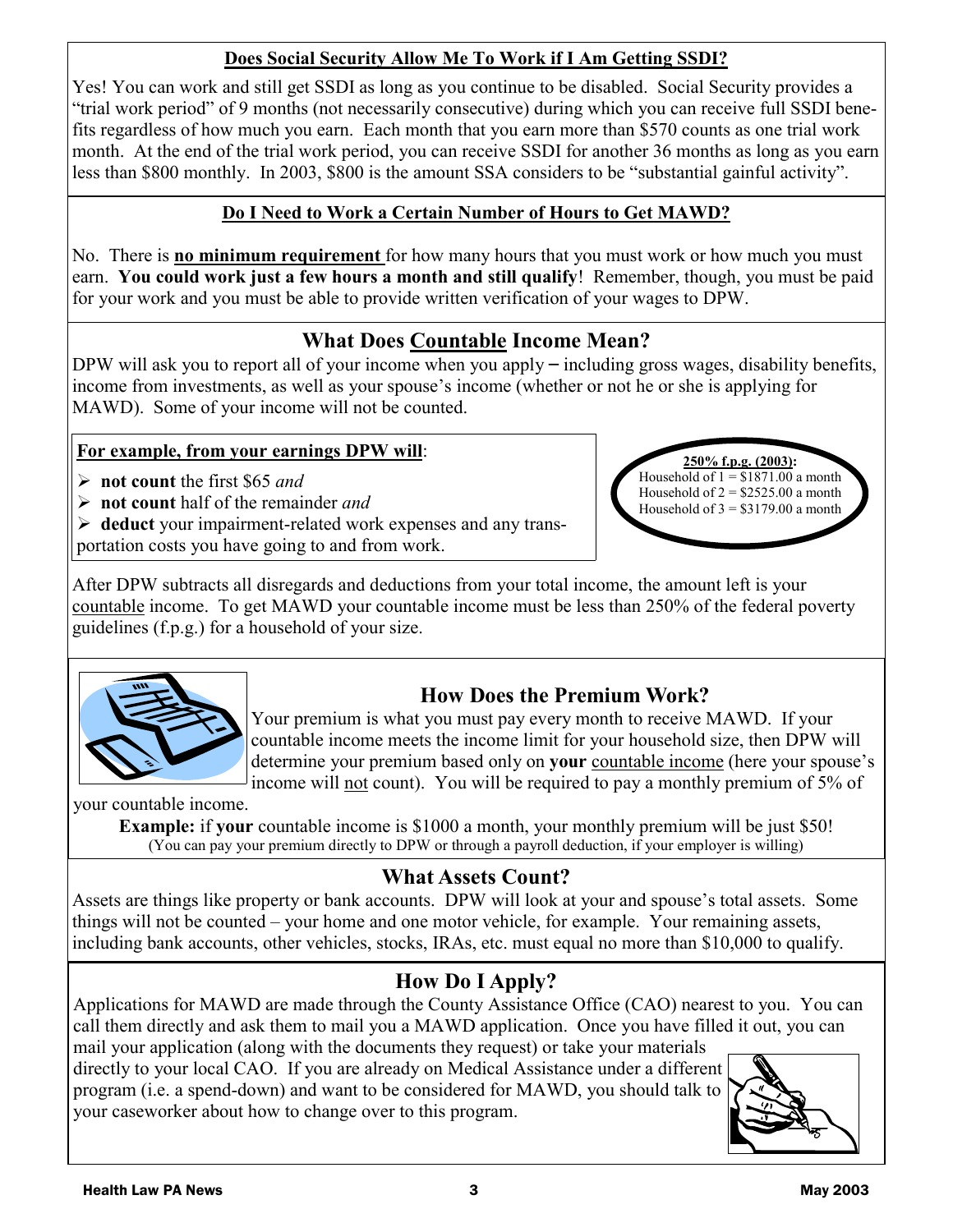# **Announcing** An Exciting Project on Transitioning

#### Pennsylvania Protection and Advocacy and the Pennsylvania Health Law Project are undertaking an exciting project to evaluate Pennsylvania's Transition services.

The services available to young adults with disabilities change significantly as a child leaves school. Through an exciting grant from the Developmental Disabilities Council, we are working to evaluate the transition services and programs available to children and families with developmental disabilities across the Commonwealth.

Over the next year, we will be:

- Surveying children, families, advocates and agencies that serve them.
- Surveying at least 25 state and local agencies that provide transition services.
- Compiling findings on what transition services exist (both in theory and in reality), on what gaps in service exist (both in what services should be available and aren't and what services are available but only to some groups), on what barriers exist to accessing services, and more.
- Compiling recommendations on what needs to be improved in Pennsylvania's transitions programs.

What do we need from you? We would benefit greatly from your help and input. We hope that you can provide us with:

- Nominations for consumers, advocates, and agency staff for our survey process.
- Information about transition services and problems/barriers to effective transition.

\*\* *Note that because we are under strict obligations to insure that our pool of persons surveyed is balanced in perspective, location, age, and disability, we will not necessarily interview all nominees.* 

If you have any questions or know of anybody who might like to take part in the project, please call or e-mail Larree Beilharz at PP&A at (800)692-7443 or lbeilharz@ppainc.org or Alissa Halperin at PHLP at (800) 274-3258 or ahalperin@phlp.org.

Larree Beilharz Pennsylvania Protection and Advocacy 1414 N. Cameron Street Harrisburg, PA 17101

Alissa Eden Halperin, Esq. Pennsylvania Health Law Project 924 Cherry Street, Suite 300 Philadelphia, PA 19107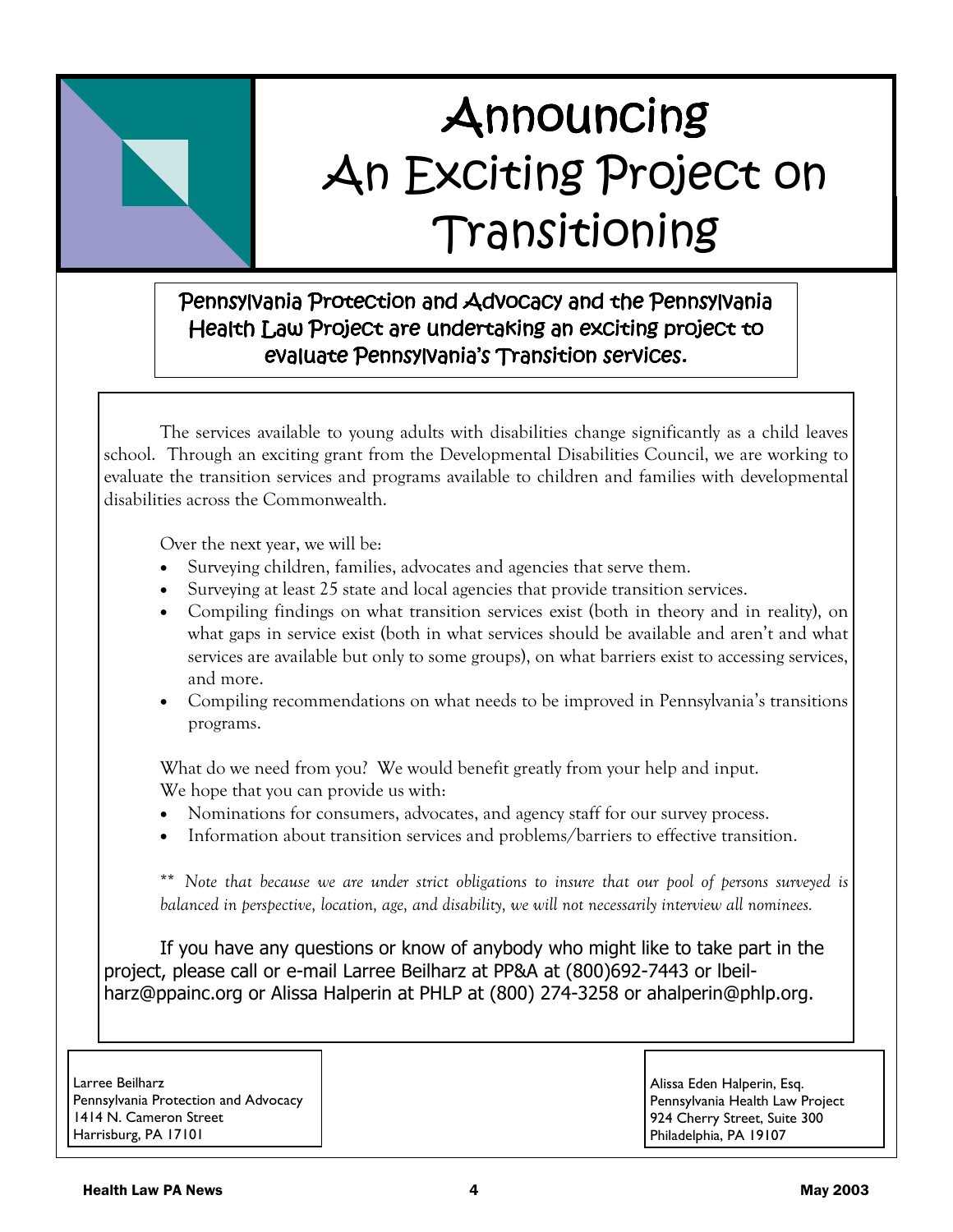**Tear off and mail in!**

**Printing Company** 

 $\bullet$ 

|                                                                   |                                                                                                                                     | PP & A/PHLP Transitioning Project<br>Nomination Form |            |                                   |    |  |  |  |
|-------------------------------------------------------------------|-------------------------------------------------------------------------------------------------------------------------------------|------------------------------------------------------|------------|-----------------------------------|----|--|--|--|
| staff for our survey process.                                     | Thank you in advance for your help and input. We hope that you can provide us with nominations for consumers, advocates, and agency |                                                      |            |                                   |    |  |  |  |
|                                                                   |                                                                                                                                     |                                                      |            |                                   |    |  |  |  |
| YOUR NAME                                                         | YOUR TITLE                                                                                                                          | YOUR PHONE NUMBER                                    |            |                                   |    |  |  |  |
|                                                                   |                                                                                                                                     |                                                      |            |                                   |    |  |  |  |
| YOUR ORGANIZATION'S NAME, STREET ADDRESS, CITY, STATE, & ZIP CODE |                                                                                                                                     |                                                      |            |                                   |    |  |  |  |
|                                                                   | TO NOMINATE A YOUNG ADULT TO BE SURVEYED, PLEASE COMPLETE THIS SECTION:                                                             |                                                      |            |                                   |    |  |  |  |
|                                                                   |                                                                                                                                     |                                                      |            | <b>YES</b>                        | NO |  |  |  |
| <b>NOMINEE'S NAME</b>                                             | <b>SCHOOL DISTRICT</b>                                                                                                              | AGE                                                  | <b>SEX</b> | CURRENTLY IN SPECIAL ED. CLASSES? |    |  |  |  |
|                                                                   |                                                                                                                                     |                                                      |            |                                   |    |  |  |  |

| TO NOMINATE A YOUNG ADULT TO BE SURVEYED, PLEASE COMPLETE THIS SECTION:                                    |                                                                                     |     |                                                                                       |                                                                                                              |     |
|------------------------------------------------------------------------------------------------------------|-------------------------------------------------------------------------------------|-----|---------------------------------------------------------------------------------------|--------------------------------------------------------------------------------------------------------------|-----|
|                                                                                                            |                                                                                     |     |                                                                                       | <b>YES</b>                                                                                                   | NO. |
| <b>NOMINEE'S NAME</b>                                                                                      | <b>SCHOOL DISTRICT</b>                                                              | AGE | <b>SEX</b>                                                                            | CURRENTLY IN SPECIAL ED. CLASSES?                                                                            |     |
|                                                                                                            |                                                                                     |     |                                                                                       |                                                                                                              |     |
| STREET ADDRESS, CITY, STATE, ZIP CODE                                                                      |                                                                                     |     |                                                                                       | PHONE NUMBER                                                                                                 |     |
| PLEASE GIVE US AN IDEA OF THIS PERSON'S DISABILITIES:                                                      |                                                                                     |     | PLEASE DESCRIBE THIS PERSON'S<br><b>RACE TO THE BEST OF YOUR</b><br><b>KNOWLEDGE:</b> |                                                                                                              |     |
| <b>QLearning Disability</b><br>$\square$ Vision<br>QDD<br>$\square$ MR<br><b>QChronic Health Condition</b> | <b><i><u>Hearing</u></i></b><br>$\Box$ Autism<br>QMH<br><b>OPhysical Disability</b> |     | $\Box$ Asian<br>□ Black/African-American<br>$\Box$ Pacific Islander                   | American Indian or Alaska Native                                                                             |     |
|                                                                                                            |                                                                                     |     | □ White, Non-Hispanic                                                                 | □ Spanish/Hispanic/Latino, non-white<br>□ Spanish/Hispanic/Latino, white<br>U Multiracial (please describe): |     |
| Please feel free to Call PHLP at 1-800-274-3258 with any questions. $\bullet$                              |                                                                                     |     |                                                                                       | Other (please describe):                                                                                     |     |
| TO NOMINATE AN ADVOCATE OR AGENCY STAFF TO BE SURVEYED, PLEASE COMPLETE THIS SECTION:                      |                                                                                     |     |                                                                                       |                                                                                                              |     |

*Please feel free to use a wide definition of advocacy — a family member, or even a team of family members, may be considered for a nomination slot.* 

NOMINEE'S NAME TITLE AND ORGANIZATION (IF ANY) STREET ADDRESS, CITY, STATE, ZIP CODE **PHONE NUMBER PHONE NUMBER** 

**SEND ALL COMPLETED FORMS TO:** 

Alissa Eden Halperin, Esq., PA Health Law Project, 924 Cherry St., Philadelphia, PA 19107

Phone: 1-800-274-3258 — Fax: (215) 625-3879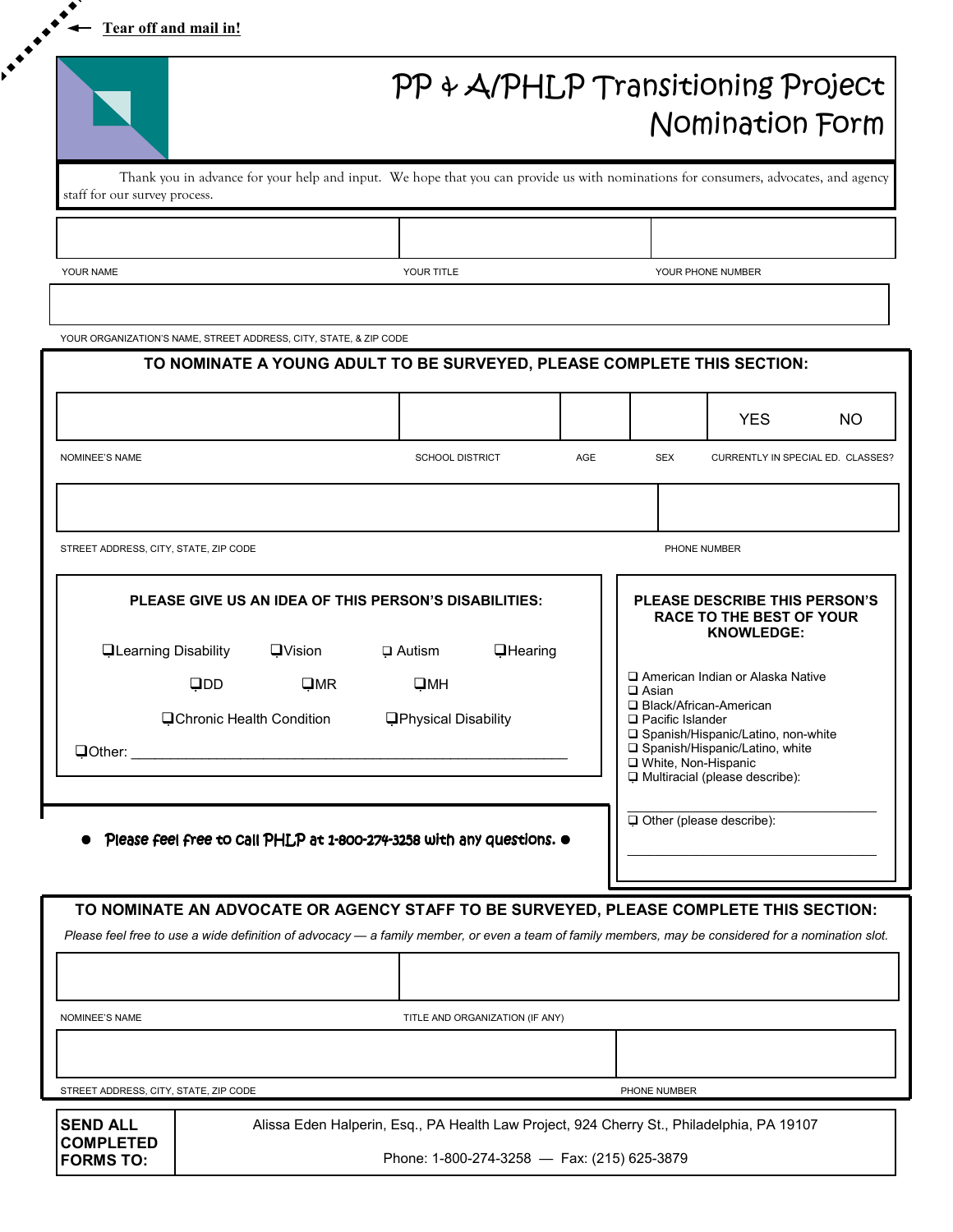



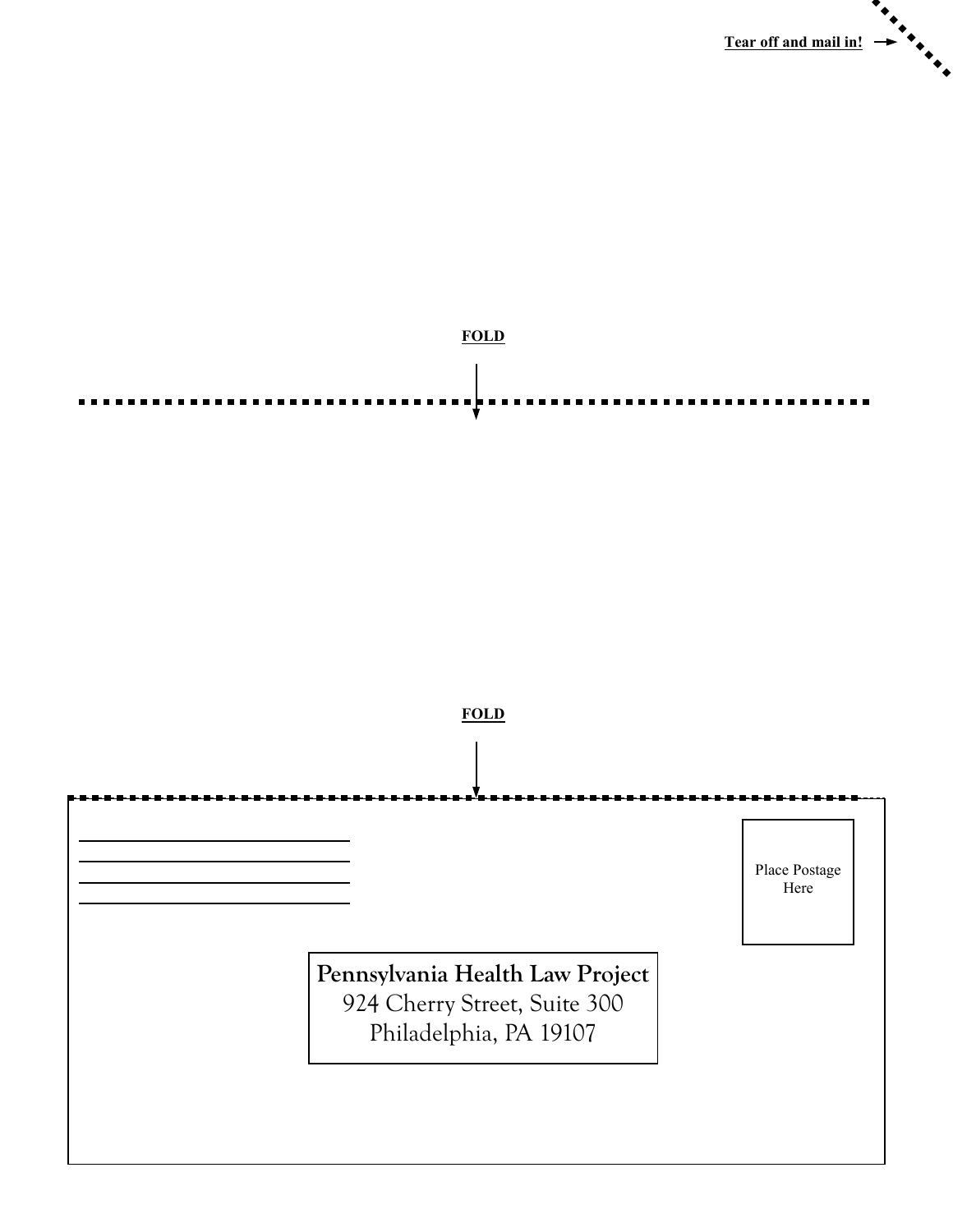| <b>Consumer and Advocate Education</b>                                                                                                                                                                                                                                                                                                                      |  |  |  |  |  |  |  |
|-------------------------------------------------------------------------------------------------------------------------------------------------------------------------------------------------------------------------------------------------------------------------------------------------------------------------------------------------------------|--|--|--|--|--|--|--|
| Invite us to talk to your consumers or staff!                                                                                                                                                                                                                                                                                                               |  |  |  |  |  |  |  |
| Here are just a few topics that PHLP is available to discuss:                                                                                                                                                                                                                                                                                               |  |  |  |  |  |  |  |
| $\Box$<br>Accessing services under HealthChoices and Fee-for-Service Medical Assistance (including                                                                                                                                                                                                                                                          |  |  |  |  |  |  |  |
| prescription medications, mental health and drug and alcohol treat-<br>$\Box$                                                                                                                                                                                                                                                                               |  |  |  |  |  |  |  |
| $\Box$<br>ment; durable medical equipment, and home health services)                                                                                                                                                                                                                                                                                        |  |  |  |  |  |  |  |
| Patient's rights under managed care.                                                                                                                                                                                                                                                                                                                        |  |  |  |  |  |  |  |
| The Medicaid HMO appeal process                                                                                                                                                                                                                                                                                                                             |  |  |  |  |  |  |  |
| How to qualify for health coverage under Medicaid, CHIP,                                                                                                                                                                                                                                                                                                    |  |  |  |  |  |  |  |
| adultBasic and other programs for Pennsylvanians who are low-<br>$\Box$                                                                                                                                                                                                                                                                                     |  |  |  |  |  |  |  |
| $\Box$<br>income, elderly or have a disability.                                                                                                                                                                                                                                                                                                             |  |  |  |  |  |  |  |
| New Medicaid Programs like Medical Assistance for Workers with                                                                                                                                                                                                                                                                                              |  |  |  |  |  |  |  |
| Disabilities (MAWD) and the Breast and Cervical Cancer Preven-                                                                                                                                                                                                                                                                                              |  |  |  |  |  |  |  |
| tion Treatment Program.                                                                                                                                                                                                                                                                                                                                     |  |  |  |  |  |  |  |
| How to get help with prescription drug costs.<br>□                                                                                                                                                                                                                                                                                                          |  |  |  |  |  |  |  |
| How to get Medicare Premiums paid.                                                                                                                                                                                                                                                                                                                          |  |  |  |  |  |  |  |
| п                                                                                                                                                                                                                                                                                                                                                           |  |  |  |  |  |  |  |
| $\Box$<br>Call (800) 274-3258 to schedule.<br>$\Box$                                                                                                                                                                                                                                                                                                        |  |  |  |  |  |  |  |
| α<br><b>Some Upcoming Trainings include:</b><br>$\Box$                                                                                                                                                                                                                                                                                                      |  |  |  |  |  |  |  |
|                                                                                                                                                                                                                                                                                                                                                             |  |  |  |  |  |  |  |
| Health Insurance Options for the Un- and Under-insured: Annual PA Rural Health Conference, State College, June 18, 2003.                                                                                                                                                                                                                                    |  |  |  |  |  |  |  |
| Medical Assistance for Workers with Disabilities (MAWD): Allegheny County Community Support Program, May 26, 2003.                                                                                                                                                                                                                                          |  |  |  |  |  |  |  |
| , Representing People in Managed Care: Pennsylvania Legal Services Statewide Conference, May 30, 2003                                                                                                                                                                                                                                                       |  |  |  |  |  |  |  |
|                                                                                                                                                                                                                                                                                                                                                             |  |  |  |  |  |  |  |
| Do you value this newsletter?                                                                                                                                                                                                                                                                                                                               |  |  |  |  |  |  |  |
| Do you find our other free resources helpful?                                                                                                                                                                                                                                                                                                               |  |  |  |  |  |  |  |
|                                                                                                                                                                                                                                                                                                                                                             |  |  |  |  |  |  |  |
| Now there are two ways you can show your support for PHLP!                                                                                                                                                                                                                                                                                                  |  |  |  |  |  |  |  |
| You can mail your tax-deductible donation - check or money order - to:                                                                                                                                                                                                                                                                                      |  |  |  |  |  |  |  |
| The Pennsylvania Health Law Project                                                                                                                                                                                                                                                                                                                         |  |  |  |  |  |  |  |
| 924 Cherry Street, Suite 300<br>Philadelphia, PA 19107                                                                                                                                                                                                                                                                                                      |  |  |  |  |  |  |  |
|                                                                                                                                                                                                                                                                                                                                                             |  |  |  |  |  |  |  |
| You can also make donations to PHLP through The United Way Donor's Choice Program. If your employer participates in<br>this program, please ask for an application form and enter the PHLP number, 10277. The amount you choose to designate                                                                                                                |  |  |  |  |  |  |  |
| will be deducted from your paycheck. Some employers provide matching gifts.                                                                                                                                                                                                                                                                                 |  |  |  |  |  |  |  |
| If you are outside of the Southeast Pennsylvania Region, please check with your local United Way on how to donate to PHLP                                                                                                                                                                                                                                   |  |  |  |  |  |  |  |
| through Donor's Choice. To locate your local chapter of The United Way, and to find out more about this program, please                                                                                                                                                                                                                                     |  |  |  |  |  |  |  |
| visit the new donations page on our website at:                                                                                                                                                                                                                                                                                                             |  |  |  |  |  |  |  |
| http://www.phlp.org/Donations.html.                                                                                                                                                                                                                                                                                                                         |  |  |  |  |  |  |  |
| If you would like a letter acknowledging your donation for tax purposes, we will be happy to furnish one upon your request.<br>The official registration and financial information of PHLP may be obtained from the Pennsylvania Department of State by calling<br>toll free, within Pennsylvania, 1-800-732-0999. Registration does not imply endorsement. |  |  |  |  |  |  |  |